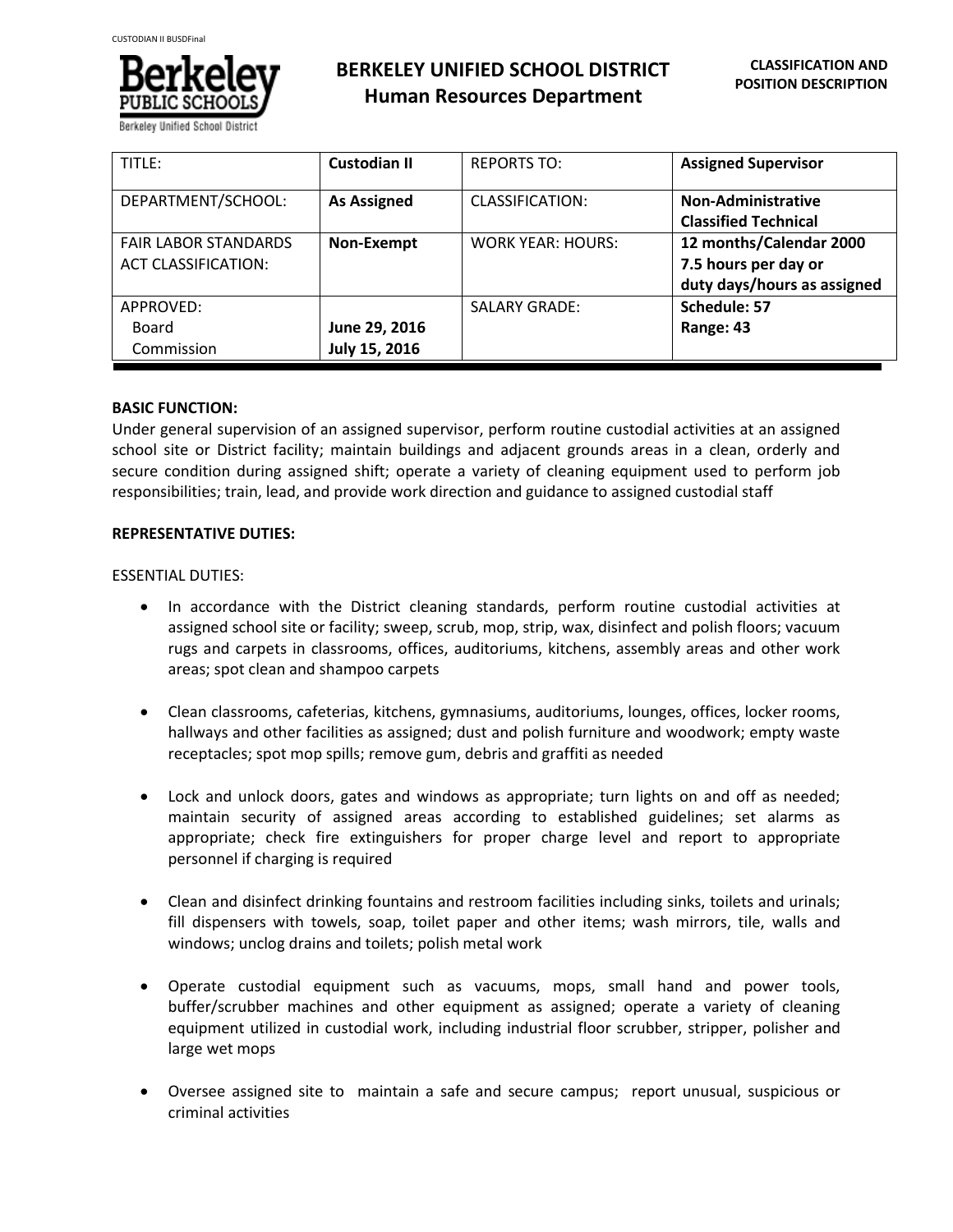- Replace light bulbs and tubes; clean chalkboards, white boards, trays and erasers; empty pencil sharpeners; clean tables, chairs and floors; wash windows, blinds, counters, sinks, and walls
- Perform general grounds cleanup, including picking up paper, trash and debris on grounds areas, parking lots, playgrounds, athletic fields and other assigned areas
- Move and arrange furniture and equipment; prepare classrooms, gymnasiums and other facilities for special events or meetings as assigned; set up and assemble chairs, tables and other furniture and equipment; clean up furniture, equipment and debris following these events
- Report safety, sanitary and fire hazards to appropriate personnel; inspect playground equipment for safety and report hazards as needed; perform minor maintenance tasks such as removing graffiti, repairing furniture; report need for maintenance and repairs to supervisor
- Participate in the thorough cleaning and restoration of campus facilities during recess periods
- Inventory, order, store and distribute custodial supplies

Train, lead, and provide work direction and guidance to assigned custodial staff OTHER DUTIES: Perform related duties as assigned May be required to perform minor site maintenance duties based on the issuance of a tool kit

# **KNOWLEDGE AND ABILITIES:**

KNOWLEDGE OF:

Proper methods, techniques, materials, tools and equipment used in modern custodial work Modern cleaning methods including basic methods of cleaning floors, carpets, furniture, walls and fixtures

Proper methods of storing equipment, materials and supplies

Requirements of maintaining buildings in a safe, clean and orderly condition

Appropriate safety precautions and procedures

Proper lifting techniques

ABILITY TO:

Communicate effectively with students and adults Train, lead, and provide work direction and guidance Perform routine custodial activities at an assigned school site or facility Maintain buildings and grounds areas in a clean, orderly and secure condition Use cleaning materials and equipment in a safe and efficient manner

Operate a variety of custodial and grounds equipment Maintain tools and equipment in clean working order Move and arrange furniture and equipment Observe and report safety hazards and need for maintenance and repair Understand and follow oral and written directions Observe health and safety regulations Meet schedules and time lines

## **EDUCATION AND EXPERIENCE:**

Any combination equivalent to: sufficient training and experience to demonstrate the knowledge and abilities listed above and two years increasingly responsible custodial or similar experience